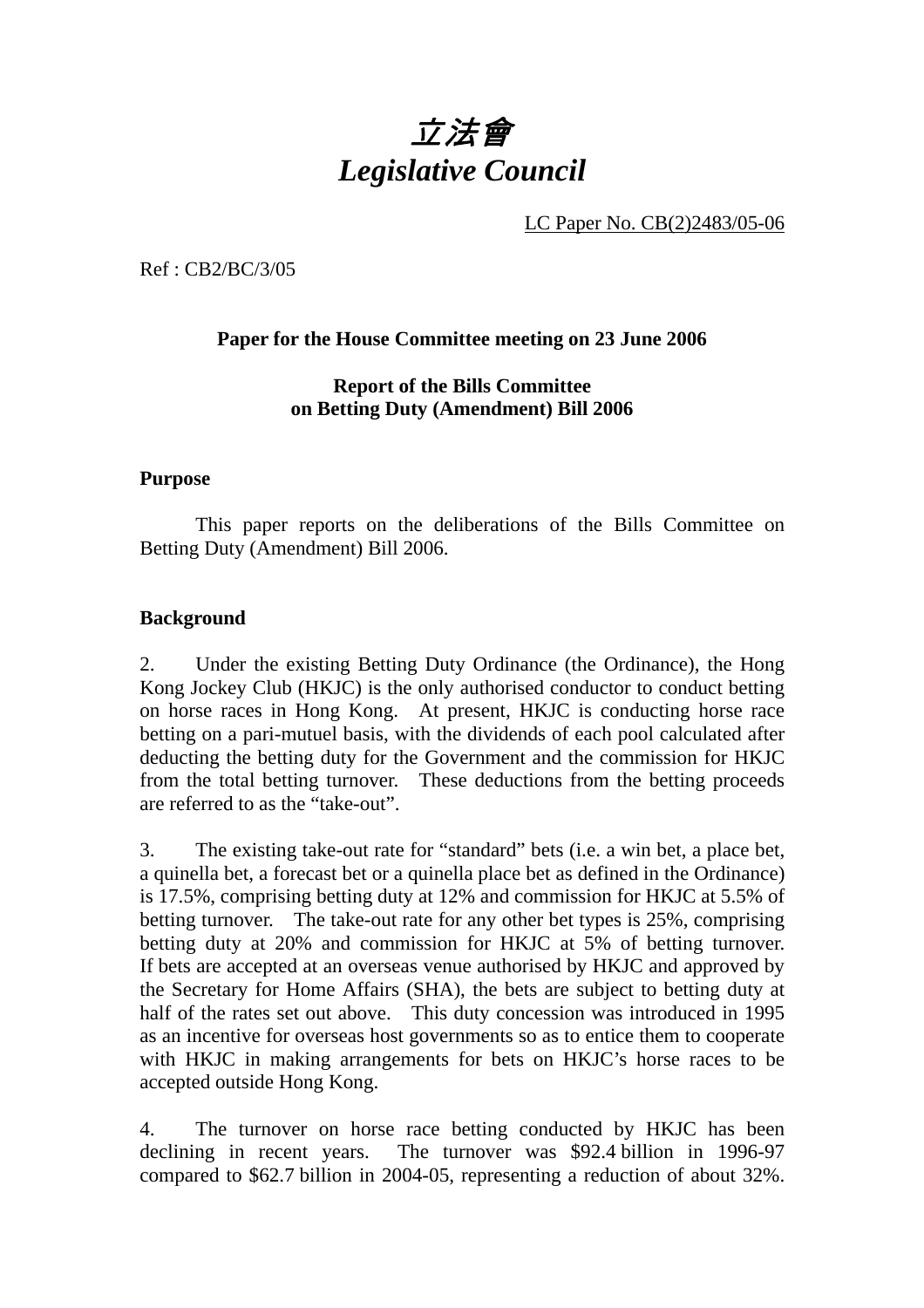The Government revenue from betting duty on horse race betting has correspondingly fallen. The revenue was \$12.3 billion in 1996-97 compared to \$8.4 billion in 2004-05, representing a reduction of 31.7%.

5. According to HKJC, the decline in betting turnover is due largely to structural factors which have led to the shrinking share of authorised horse race betting in the overall gambling market. HKJC's assessment is that the major structural problem is the growing illegal gambling market based on Hong Kong's horse races. HKJC also claims that it is facing stiff competition from offshore bookmakers who conduct betting on both Hong Kong and overseas horse races on the Internet, alongside other forms of betting activities. HKJC considers that the existing duty system under which betting duty is charged on the basis of turnover on standard and other bets provides very little flexibility for it to adjust the take-out rates for different bet types, or adjust the odds in response to the changing market conditions so as to divert bettors to the authorised channel.

### **The Bill**

6. The Bill seeks to reform the betting duty system for horse race betting. The major proposals are as follows –

- (a) betting duty on horse race bets be converted from turnover-based to a tax on net stake receipts. A single set of duty rates shall be applied to the net stake receipts irrespective of bet types. A progressive marginal duty system shall be adopted, with duty to be charged at 72.5% of the net stake receipts up to \$11 billion, increasing by half of a percentage point for increases of every \$1 billion in the receipts up to \$15 billion, and at 75% for the receipts exceeding \$15 billion;
- (b) a discount be provided for the betting duty charged on overseas bets designated by SHA (qualified bets). The discount shall be no more than 50% of the lowest marginal rate for local bets;
- (c) a guaranteed amount of betting duty of no less than \$8 billion plus the amount of duty on qualified bets be paid by the first licensee for each of the first three years upon implementation of the reformed betting duty system; and
- (d) the regulatory regime of horse race betting be rationalised to bring it broadly in line with the authorised football betting and **lotteries**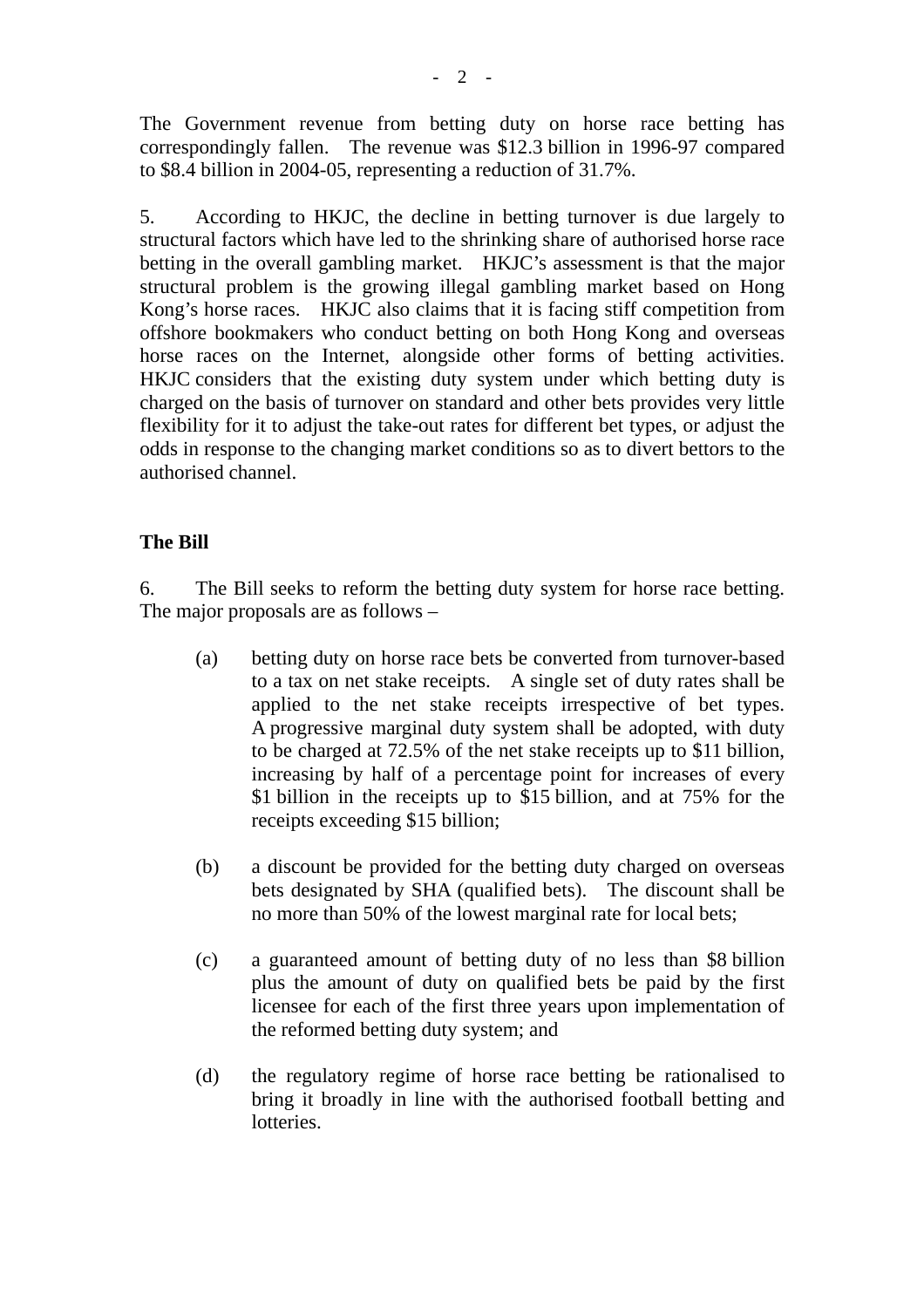## **The Bills Committee**

7. At the House Committee meeting on 28 April 2006, Members formed a Bills Committee to study the Bill. The membership list of the Bills Committee is in **Appendix I**.

8. Under the chairmanship of Hon Mrs Selina CHOW LIANG Shuk-yee, the Bills Committee has held six meetings with the Administration. The Bills Committee also met with HKJC, 15 organisations and three individuals. A list of the organisations and individuals which have given views to the Bills Committee is in **Appendix II**.

### **Deliberations of the Bills Committee**

### Need for the reform

### *Gambling policy*

9. The main reason put forth by the Administration for introducing the proposed reform is to enhance the competitiveness of HKJC vis-à-vis the illegal bookmakers. Hon Andrew CHENG and Dr Hon Fernando CHEUNG have reservations about such an approach taken by the Administration to arrest the decline in the turnover on horse race betting. They are of the view that the Government's policy should not encourage gambling. Instead of enhancing the competitiveness of HKJC, the Administration should step up enforcement against illegal bookmaking activities.

10. The Administration has explained that the Government's gambling policy is to restrict gambling opportunities to a limited number of authorised and regulated outlets only. The purpose of the reform is to better equip HKJC to combat the increasingly rampant illegal gambling on horse races. Illegal gambling is associated with other illegal activities, such as loan sharking and debt collection. It is also one of the major sources of funding for organised and serious criminal activities. The proposed reform could help combat illegal horse race betting and stem the source of income to members of triad societies, thereby alleviating the law and order problem.

### *Diversion of bets from illegal to authorised channel*

11. Hon Andrew CHENG and Dr Hon Fernando CHEUNG have expressed concern that even with the implementation of the proposed reform to the betting duty system, HKJC will still not be in a position to compete with the illegal bookmakers who could offer credit to bettors. They have queried the Administration's assumption that bets will be diverted from the illegal bookmakers to the authorised channel after the reform. In their view, the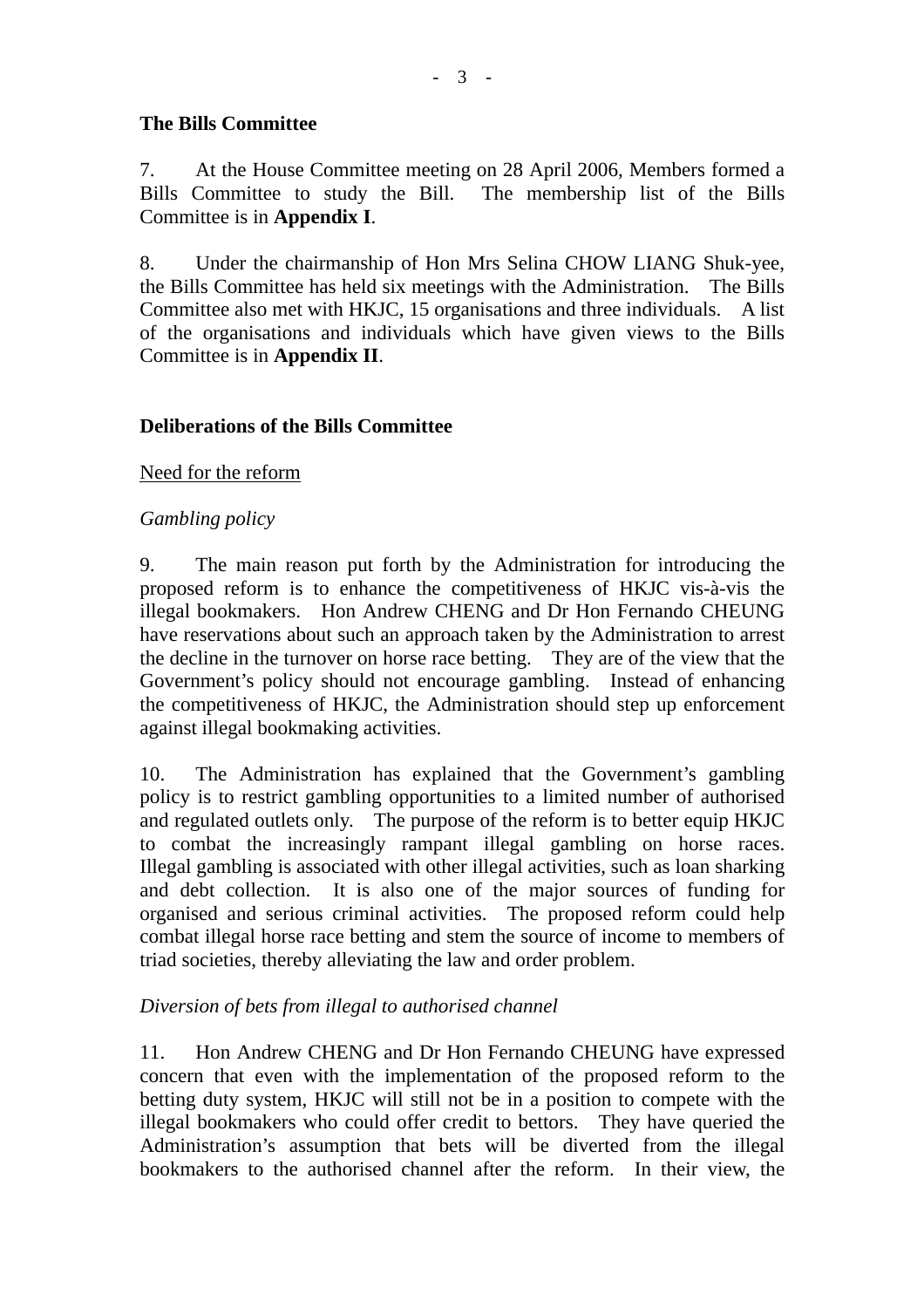decline in turnover on horse race betting is due to the authorisation of football betting in 2003, rather than the growing illegal gambling market.

12. The Administration has pointed out that there may be some switch of betting money from horse racing to football betting. This is not considered to be a major factor, since the turnover on horse race betting has already declined by some 23% in the six years before the authorisation of football betting in 2003. The Administration has pointed out that the football betting turnover increased from \$9.6 billion in 2003-04 to \$27.4 billion in 2005-06. The "Study on Hong Kong People's Participation in Gambling Activities" conducted by the University of Hong Kong in 2005 shows an overall decline in illegal gambling activities as compared with the findings of a similar study conducted in 2001. The Administration therefore infers that part of the illegal betting must have been diverted to the authorised outlet. The possible reasons are that some bettors prefer to bet lawfully if an authorised outlet is available, and betting with the illegal bookmakers will have risk as they may go bust. The Administration thus believes that with the flexibility given to HKJC to set and adjust payout rates for different bet types and provide rebates, the profit margin of the illegal bookmakers for operation will get narrower and some illegal bets will be diverted to the authorised channel.

### *Enforcement against illegal bookmaking activities*

13. According to HKJC's assessment, the estimated size of the illegal market in horse race betting is about \$50 billion to \$60 billion per year. This amount is comparable to the authorised horse race betting turnover of \$62.7 billion in 2004-05. Hon Andrew CHENG and Dr Hon Fernando CHEUNG have serious doubts about the estimated size of the illegal gambling market. The Bills Committee has sought information on how the size of the illegal gambling market in horse racing is estimated.

14. The Administration has responded that it is not possible to estimate accurately the size of the illegal market in horse race betting, given its covert nature. The respective increases in duty rates on horse race betting in 1996-97, 1999-2000 and 2003-04 provide the illegal bookmakers with a large margin for operation. According to HKJC's intelligence, illegal bookmakers have increasingly been adopting a "supermarket" approach by offering betting opportunities on horse racing, football and other sports at the same time to attract customers. The size of the illegal gambling market in horse racing has been estimated on the basis of a number of factors, including law enforcement statistics, studies on Hong Kong people's participation in gambling activities, intelligence, anecdotal and corroborating evidence from persons familiar with the illegal market and some working assumptions.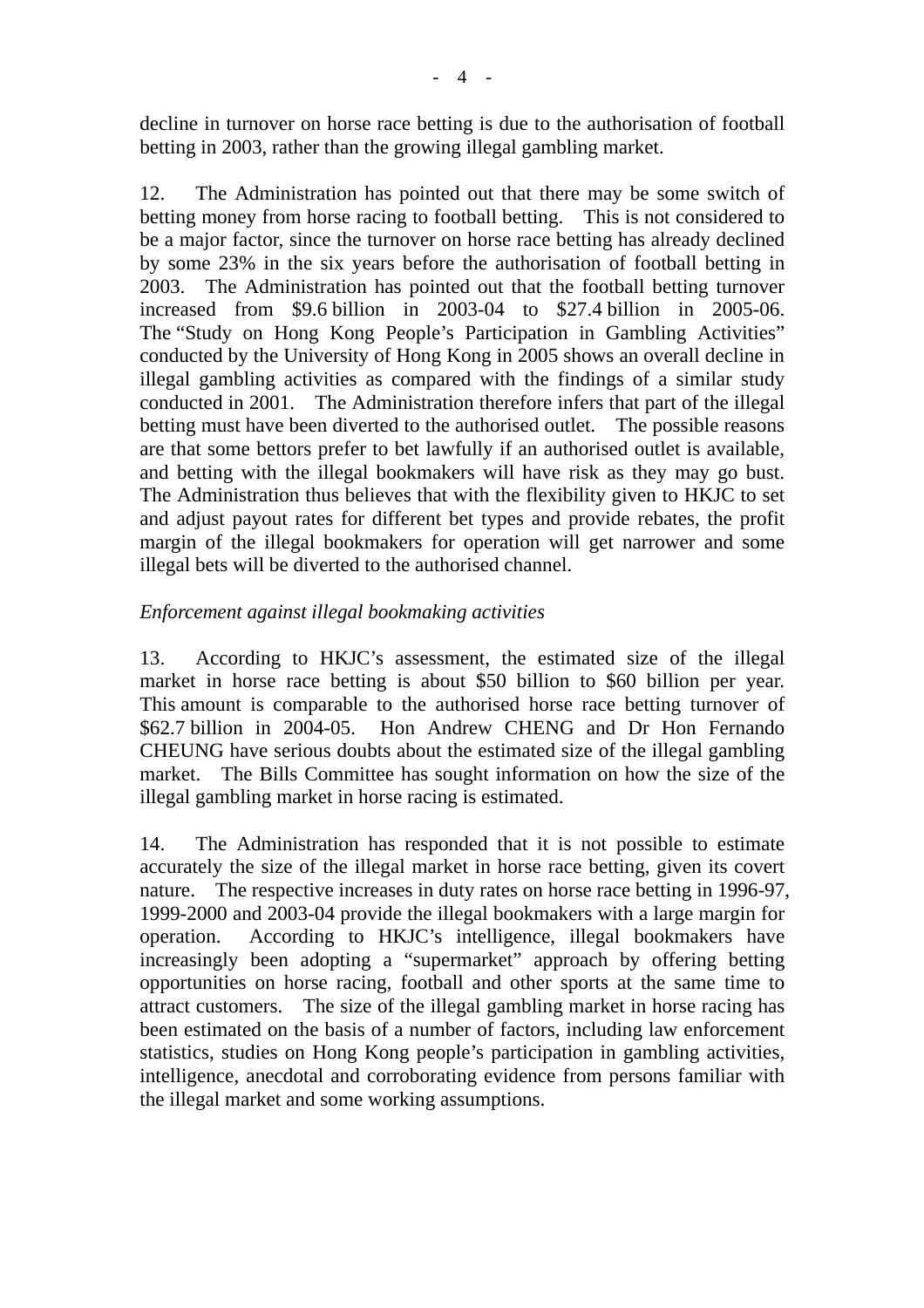15. Members note that the total amount of cash and betting slips seized from the illegal bookmakers of horse racing is only \$2.6 million in 2004. They have pointed out that the amount is extremely small, if the estimated size of the illegal gambling market in horse racing is accurate. Members have queried why enforcement against illegal bookmaking activities has been so feeble.

16. The Administration has explained to the Bills Committee the difficulties encountered by the Police in combating illegal bookmaking activities. The main difficulties are their sophisticated mode of operations and the extensive use of internet technology to evade police actions. Bookmakers do not remain in one location to receive bets, but move around to evade detection. Bookmakers use internet technology to operate outside Hong Kong. Servers holding important betting records are normally located outside Hong Kong, and in the event of successful raids by the Police, betting records seized onsite from computer hard-disks constitute only fragments of the total bets received.

17. The Administration has assured members that illegal bookmaking activities have long been an enforcement target of the Police. To target their operations and sources of income, the subject has been included in the Commissioner of Police's Operational Targets and the Police management has been coordinating strategies and enforcement actions against the activities. A three-tiered enforcement structure involving the Police Headquarters, Regions and Districts has been adopted to counter the illegal activities. In tackling bookmaking activities based outside Hong Kong, the Police will continue to cultivate and exchange intelligence and liaise with overseas law enforcement agencies.

18. The Administration has also clarified that 265 and 327 raids have been mounted in 2004 and 2005 respectively to combat illegal gambling activities, of which 71 and 68 are successful. The total amounts of cash involved in successful raids against illegal horse race betting, football betting and betting of mixed products were \$40.3 million and \$45 million respectively in 2004 and 2005. Since 1998, financial investigations in 25 bookmaking cases have been conducted, resulting in conviction of bookmaking related money laundering charges in courts. The aggregate amount involved is about \$2.5 billion.

19. Members note that of the \$2.5 billion, only \$2.5 million has been confiscated. The Bills Committee has requested the Administration to review the Organized and Serious Crime Ordinance (Cap. 455) to facilitate confiscation of money/assets in connection with illegal bookmaking activities. Hon Albert CHAN suggests that the Administration and HKJC should consider providing financial incentives to encourage intelligence reports on illegal bookmaking activities.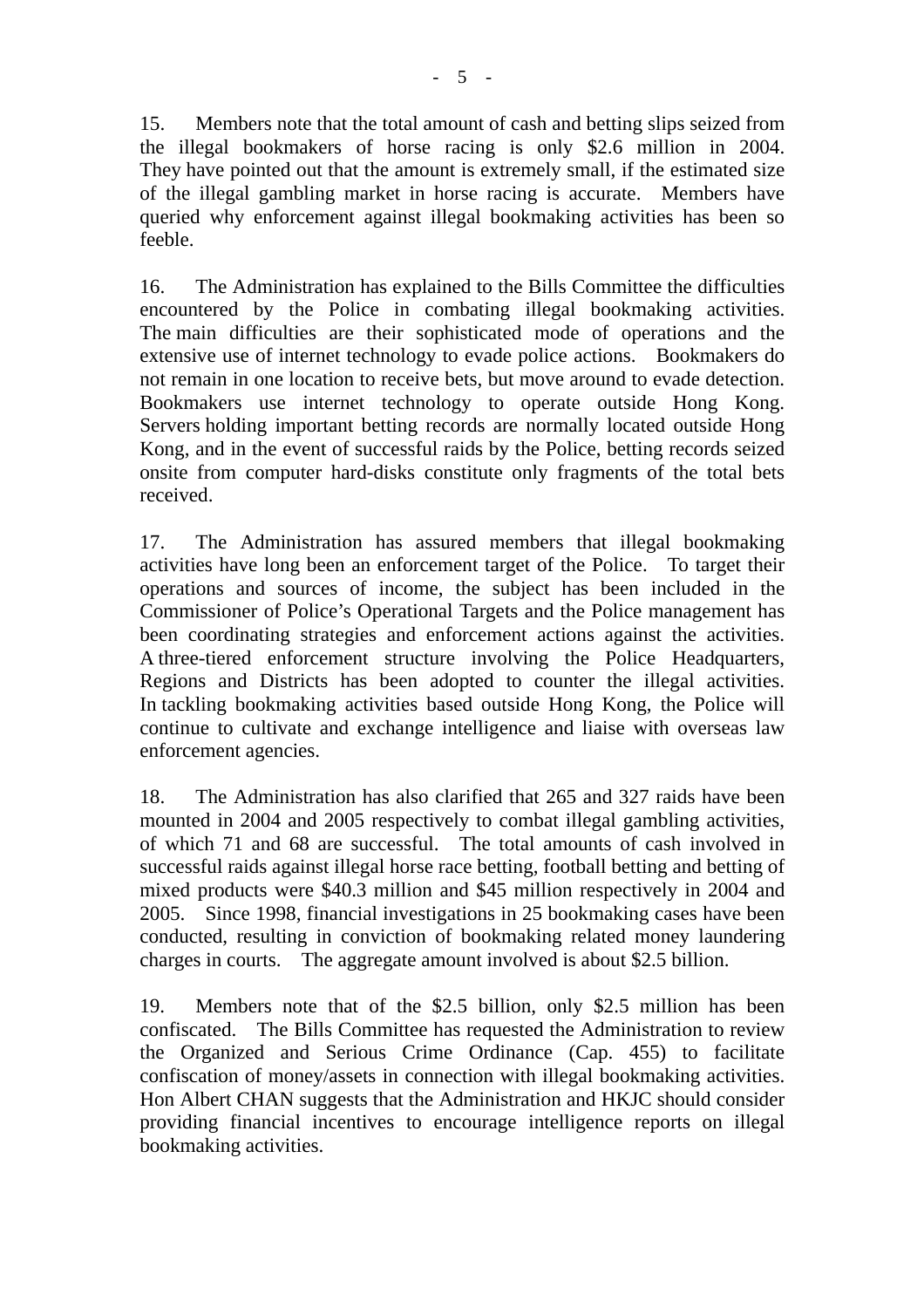#### Financial impact of the reform

20. The Bill provides that the first licensee shall pay a guaranteed amount of betting duty of no less than \$8 billion plus the amount of duty on qualified bets for each of the first three years upon implementation of the reformed betting duty system. Hon Andrew CHENG, Dr Hon Fernando CHEUNG and Hon TAM Heung-man are concerned whether the turnover on horse race betting will be increased to the extent sufficient for HKJC to pay the guaranteed amount. As the guaranteed period lasts for three years only, the betting duty on horse racing receivable by the Government thereafter may be less than \$8 billion. Moreover, as HKJC will provide rebates, this may further reduce its gross profit margin, hence adversely affecting the Government revenue from betting duty under the reformed betting duty system.

21. The Administration has explained that if no action is taken to tackle the decline in betting turnover, the betting turnover may drop to \$45 billion by 2008-09, and the betting duty revenue will decrease correspondingly. Should the betting duty system be reformed, it is estimated that HKJC will be able to capture about 20% to 30% of the existing turnover of the illegal horse race betting market. Calculated on the basis that the turnover of the illegal market is about \$50 billion to \$60 billion per year, the estimated horse race betting turnover of HKJC will be increased to around \$65 billion to \$70 billion. Assuming that the gross profit margin is 15% to 18%, the annual gross profit will be approximately \$11 billion, and the betting duty revenue for the Government will be around \$8 billion to \$8.5 billion per year. The Administration stresses that it is difficult to make a precise estimation of the level of betting duty after the reform. The Administration has undertaken to conduct a review of the reform two years after its implementation.

22. As regards the impact of cancellation of race meetings on betting duty, the Administration has explained that under the Bill, a race meeting is taken as cancelled if the licensee is prevented from holding each of the races in a meeting by certain events beyond its control, such as a war, an act of or order by a government authority, or a quarantine problem. For every cancelled race meeting, \$100 million will be deducted from the guaranteed amount payable by the licensee. To be eligible for reduction of the guaranteed amount, all races, and not just one race in a meeting, have to be cancelled. The licensee may apply for a replaced race meeting if less than half of the races in a race meeting have been completed and subsequent races have been cancelled due to, say, weather changes. SHA will consider the application on a case-by-case basis. However, meetings cancelled in such circumstances will not be regarded as cancelled race meetings for the purpose of deduction of the guaranteed amount under the Bill. The Administration will specify the arrangements in the Code of Practice on horse race betting.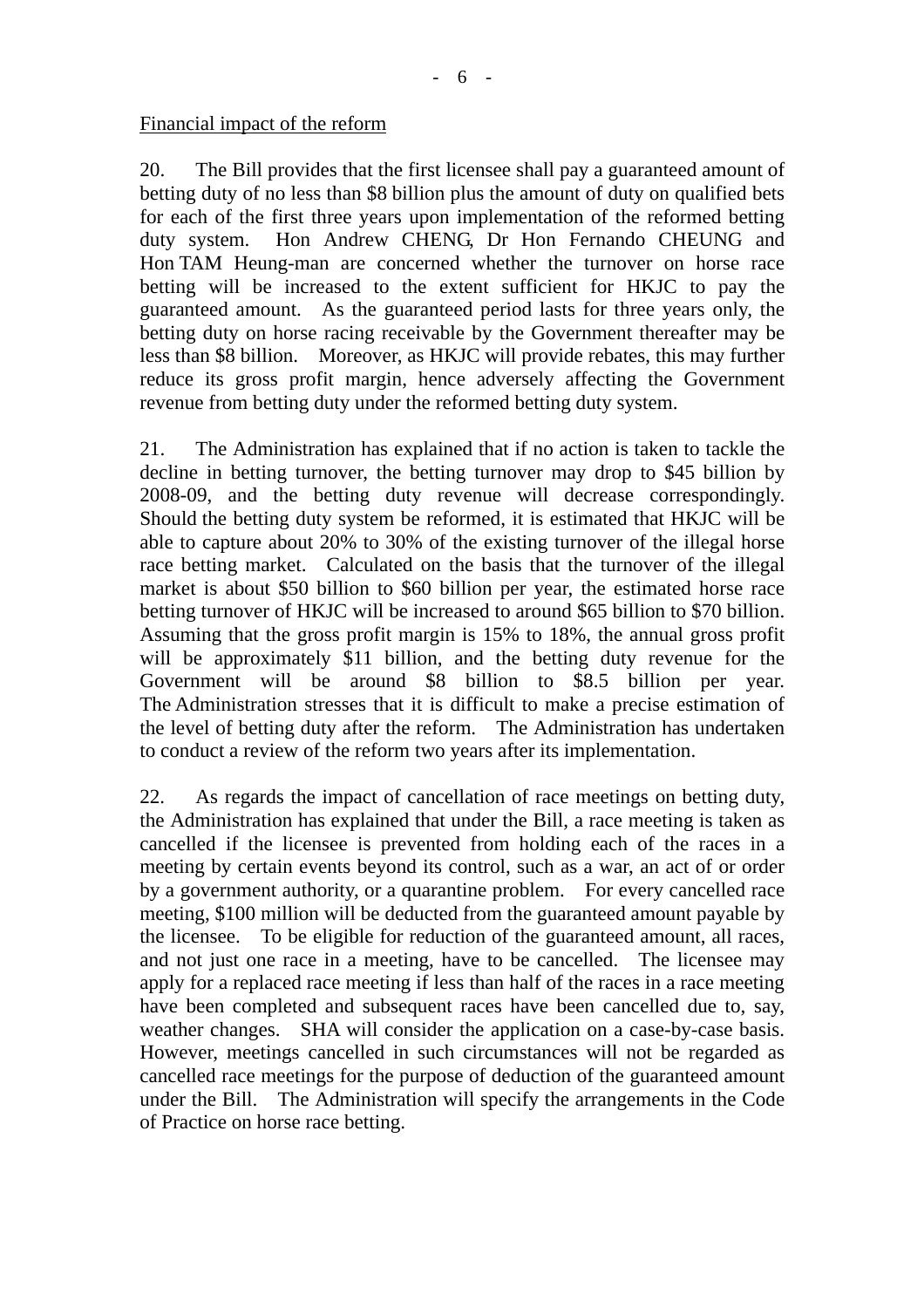#### Provision of rebates

23. Members note that while the Bill makes reference to the provision of rebates by the licensee, it has not specified that rebates are paid to high-value bettors only as intended by the Administration. Members have examined the impact of provision of rebates and the monitoring mechanism in this regard.

24. According to the Administration, the provision of rebates by HKJC will enhance its competitiveness vis-à-vis the illegal bookmakers. It will have a positive effect of diverting illegal bets to the authorised betting channel, thereby increasing the betting turnover and hence, the betting duty to the Government. The provision of rebates will also not affect the dividends payable to small-value bettors because the payout rates for winning bets will be set by HKJC, irrespective of whether rebates are paid.

25. As regards the monitoring mechanism, the Administration has explained that it has reached an understanding with HKJC that rebates of 10% would normally be available to high-value bettors who have placed a losing bet of \$10,000 or more. For exotic bets, HKJC may flexibly adjust the eligible amount for rebates. HKJC shall be required to ensure that rebates are paid to high-value bettors only.

26. The Administration has also pointed out that apart from the regulation under the licensing system, the existing functions of the Football Betting and Lotteries Commission will be expanded to include advising the Government on the regulation of the conduct of betting on horse racing, as well as compliance with the licensing conditions by the licensee. The Administration will assess the effectiveness of the initial operation of provision of rebates by HKJC and consider the need to set further guidelines in the Code of Practice.

27. Hon Andrew CHENG considers the monitoring measures inadequate. He is of the view that without specifying the criteria for provision of rebates in the Bill, HKJC may adjust downwards the amount of bets for entitlement to rebates or the rebate percentage in order to attract customers, hence encouraging gambling. Mr CHENG has indicated that he will propose a Committee Stage amendment (CSA) to new section 6GB to require that a formula or rule for determining the rebates payable be specified in the licence for the conduct of horse race betting.

28. Hon Tommy CHEUNG, Hon Jeffrey LAM and Hon Abraham SHEK have indicated that they do not support Mr CHENG's proposed CSA. They consider that providing rebates to high-value bettors will not encourage gambling, and HKJC should be given flexibility in this regard in order to compete with the illegal bookmakers.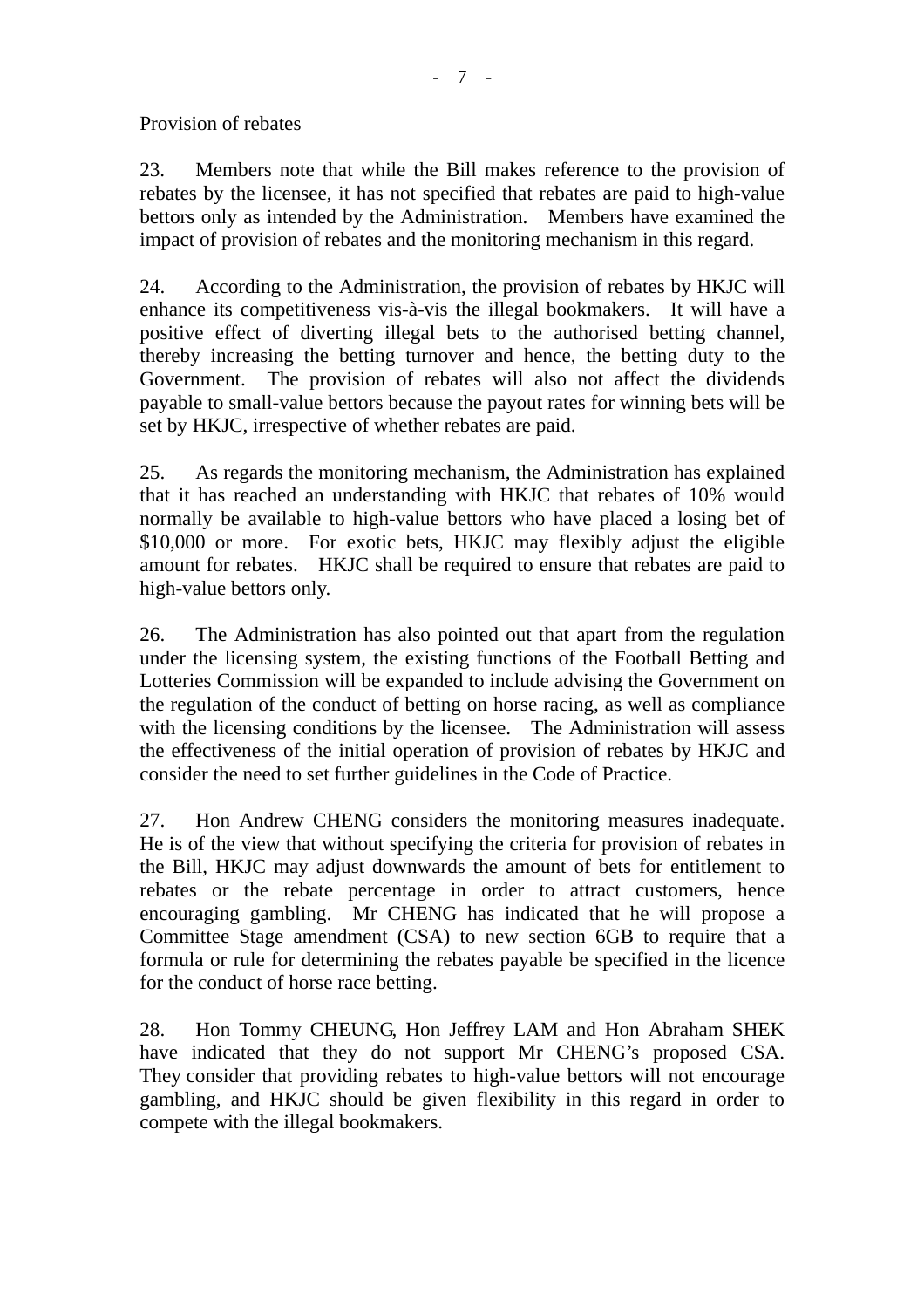### Handling of unclaimed dividends and rebates

29. Members note that the Bill proposes a change in the handling of unclaimed dividends. At present, if a dividend is not collected within 60 days after the date of the relevant race meeting, it will be forfeited. Any forfeited dividend shall be deemed to have been directed by the person entitled to such money to the HKJC Charities Trust as a charitable donation.

30. Under new section 6GF(1) of the Bill, unclaimed dividends and rebates will not be deducted in the calculation of net stake receipts, which means that these moneys will form part of HKJC's profits and Government revenue from betting duty. Hon Tommy CHEUNG considers it inappropriate to vary the present way of handling unclaimed dividends which have been a source of charitable donations. The Administration has agreed to move a CSA to amend the calculation of net stake receipts such that unclaimed dividends and rebates will be excluded from the formula. All unclaimed dividends and rebates will continue to be donated to the HKJC Charities Trust, in line with the existing practice. The Administration will confirm this arrangement at the resumption of the Second Reading debate on the Bill.

### Social impact of the reform

# *Public participation in gambling*

31. Members note from the findings of two surveys conducted in 2001 and 2005 respectively an increase in the participation rate in gambling (both on the basis of a sample of some 2 000 respondents aged between 15 and 64). In 2001, 78% respondents (projected to be about 3.8 million) indicated that they had participated in gambling activities in the past year. In 2005, the figure increased to 81.1% (projected to be about 4.1 million). Pathological gamblers also increased from 1.8% (projected to be about 90 000) to 2.2% (projected to be about 110 000) in the corresponding period. Hon Andrew CHENG and Dr Hon Fernando CHEUNG consider that the increases are possibly due to the authorisation of football betting in 2003. They are concerned that with the proposed flexibility to HKJC to adjust the odds and provide rebates to attract gamblers and potential gamblers, public participation in gambling will increase and problem gambling will deteriorate.

32. The Administration's view is that based on the findings of the two surveys, the overall participation rate in gambling remains relatively stable. The slight increase may be due to the fact that more respondents are willing to admit having engaged in football betting after its authorisation. New section 6GB(4) already specifies certain conditions for issuance of the licence for horse race betting to prevent underage/excessive gambling and minimise the negative impact of authorised horse race betting. For instance, the authorised conductor shall not accept bets from juveniles, or allow access of juvenile to its betting premises.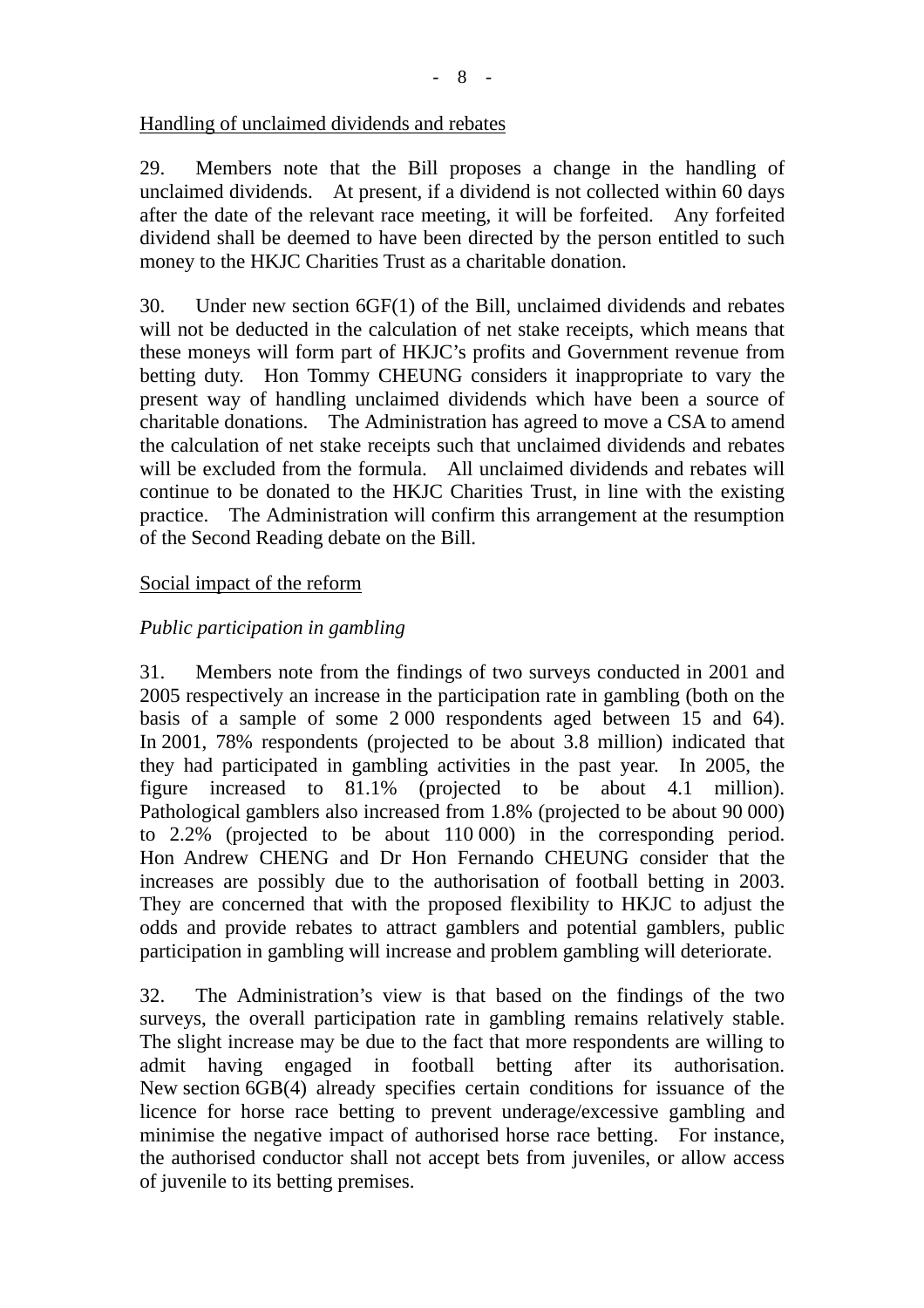# *Resources for addressing gambling-related problems*

33. Members note that upon the authorisation of football betting in 2003, Ping Wo Fund was set up to finance preventive and remedial measures to address gambling-related problems. HKJC has undertaken to contribute \$12 million to \$15 million to the Fund each year until 2008. Members consider it necessary to increase the resources allocated to the Fund and expand the scope of services financed by the Fund.

34. The Administration informs the Bills Committee that HKJC, after discussion with the Administration, has agreed to contribute \$15 million per year to the Fund. The Administration has also undertaken to consider together with HKJC the need for further increasing resources in the light of the findings of the review of the effectiveness of the existing two gambling counselling and treatment centres financed by the Fund.

### Advertising on horse racing

35. Under new section 6GB(4), one of the conditions to be included in the licence for the conduct of horse race betting is that the authorised conductor shall not advertise the conduct of betting on horse races on television or radio between 4:30 pm and 10:30 pm on any day, except during broadcast of horse races. Members consider the prohibited hours for advertising the conduct of betting on horse races inadequate. They are of the view that as children and youngsters mostly watch television on Saturdays and Sundays, the prohibited hours for advertising on these days should be extended.

36. To address members' concern, the Administration has agreed to move a CSA to extend the prohibited hours for advertising to between 9:30 am and 10:30 pm on Saturdays and Sundays, except during broadcast of horse races. The Administration will also request television and radio stations to increase frequency of the "Announcement of Public Interests" against excessive gambling during broadcast of horse races. It will also discuss with HKJC and the television stations concerned the practical and appropriate ways to convey warnings against excessive gambling during broadcast of horse races.

37. Hon Andrew CHENG considers that it should be included in the licensing conditions that in conducting any advertising or promotional activities, the authorised horse race betting conductor shall display or carry notices that contain a warning of the seriousness of problems caused by excessive gambling and provide information on the services and facilities available to problem and pathological gamblers. Mr CHENG has indicated that he will propose a CSA to new section 6GB(4) to achieve the effect.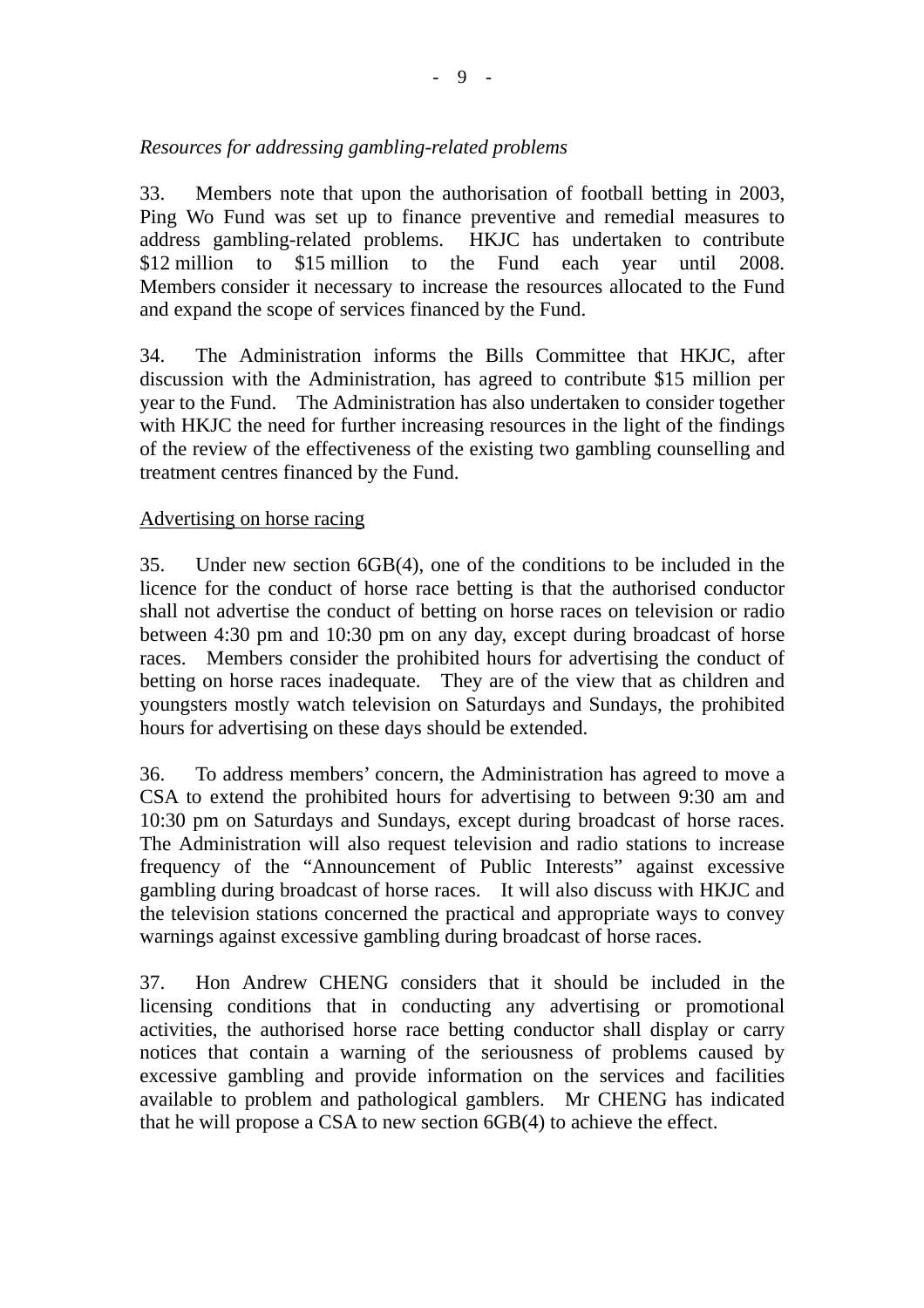38. Hon CHAN Yuen-han has indicated support for Mr CHENG's proposed CSA.

39. Hon WONG Ting-kwong considers that tackling gambling-related problems is an issue which is broader than the scope of the Bill, and display of warning notices against excessive gambling should not be imposed solely on HKJC.

40. Hon Abraham SHEK has indicated that he does not support Mr CHENG's proposed CSA. Mr SHEK considers that HKJC should be advised and not legally required to display warning notices.

#### Licensing authority

41. The Bill empowers SHA to issue a licence to authorise betting on horse racing with conditions. Hon Andrew CHENG considers that there is a lack of public participation in the regulatory framework. In his view, the Legislative Council (LegCo) should be involved in regulating the conduct of betting on horse racing to prevent the licensee from devising measures which may encourage gambling. In this regard, Mr CHENG has indicated that he will propose a CSA to empower LegCo to amend, by resolution, the licensing conditions for horse race betting under section 6GB(4). He will also propose a CSA to section 6I to enable LegCo to amend, by resolution, the licensing conditions for football betting. The legal adviser of the Bills Committee has provided his view that subject to the President's ruling, the proposed CSA to section 6I may be outside the scope of the Bill.

42. Hon Abraham SHEK, Hon Tommy CHEUNG, Hon Jeffrey LAM and Hon WONG Ting-kwong have indicated that they do not support the proposed CSAs. These members are of the view that the proposed CSAs will create uncertainty for the licensee on the conduct of authorised betting. Mr WONG Ting-kwong also considers that the licensing authority for the conduct of authorised betting should be the Executive Authorities, and not LegCo.

### Football Betting and Lotteries Commission

43. The Bill proposes to expand the functions of the Football Betting and Lotteries Commission to include advising SHA on the regulation of the conduct of betting on horse racing, as well as compliance with licensing conditions by the licensee, and renames it as Betting and Lotteries Commission. Dr Hon Fernando CHEUNG is of the view that the voting members of HKJC should not be appointed to the Betting and Lotteries Commission as they will have a conflict of interest.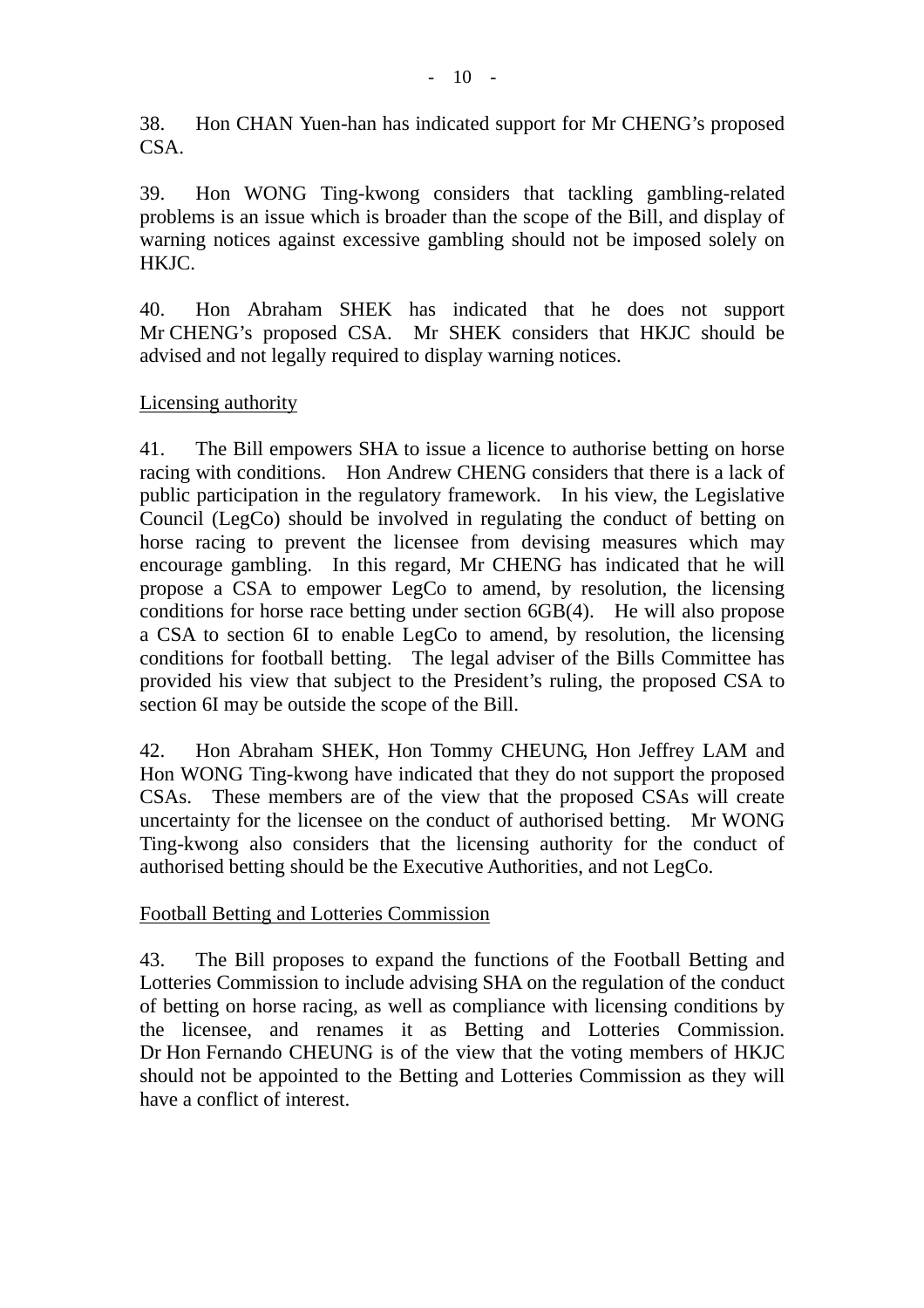44. The Administration does not agree that appointing voting members of HKJC to the Betting and Lotteries Commission will cause a conflict of interest. Nevertheless, the Administration agrees to take into account Dr CHEUNG's view when considering new appointments.

#### **Committee Stage amendments**

45. Apart from the CSAs discussed in paragraphs 30 and 36 above, the Administration has proposed other CSAs which are technical and textual in nature to improve the Bill. The Bills Committee supports the Administration's CSAs. The CSAs to be moved by the Administration are in **Appendix III**. The CSAs proposed by Hon Andrew CHENG and discussed by the Bills Committee are in **Appendix IV**.

#### **Follow-up actions**

46. At the request of the Bills Committee, the Administration has agreed that in his speech to be delivered during resumption of the Second Reading debate on the Bill, SHA will confirm the arrangement that all unclaimed dividends and rebates will be donated to the HKJC Charities Trust.

47. The Bills Committee has agreed that issues concerning measures to address gambling-related problems and the scope of services financed by the Ping Wo Fund be referred to the Panel on Home Affairs for discussion in 2007.

#### **Resumption of the Second Reading debate**

48. The Bills Committee supports the resumption of the Second Reading debate on the Bill at the Council meeting on 12 July 2006.

#### **Advice sought**

49. Members are invited to note the deliberations of the Bills Committee.

Council Business Division 2 Legislative Council Secretariat 22 June 2006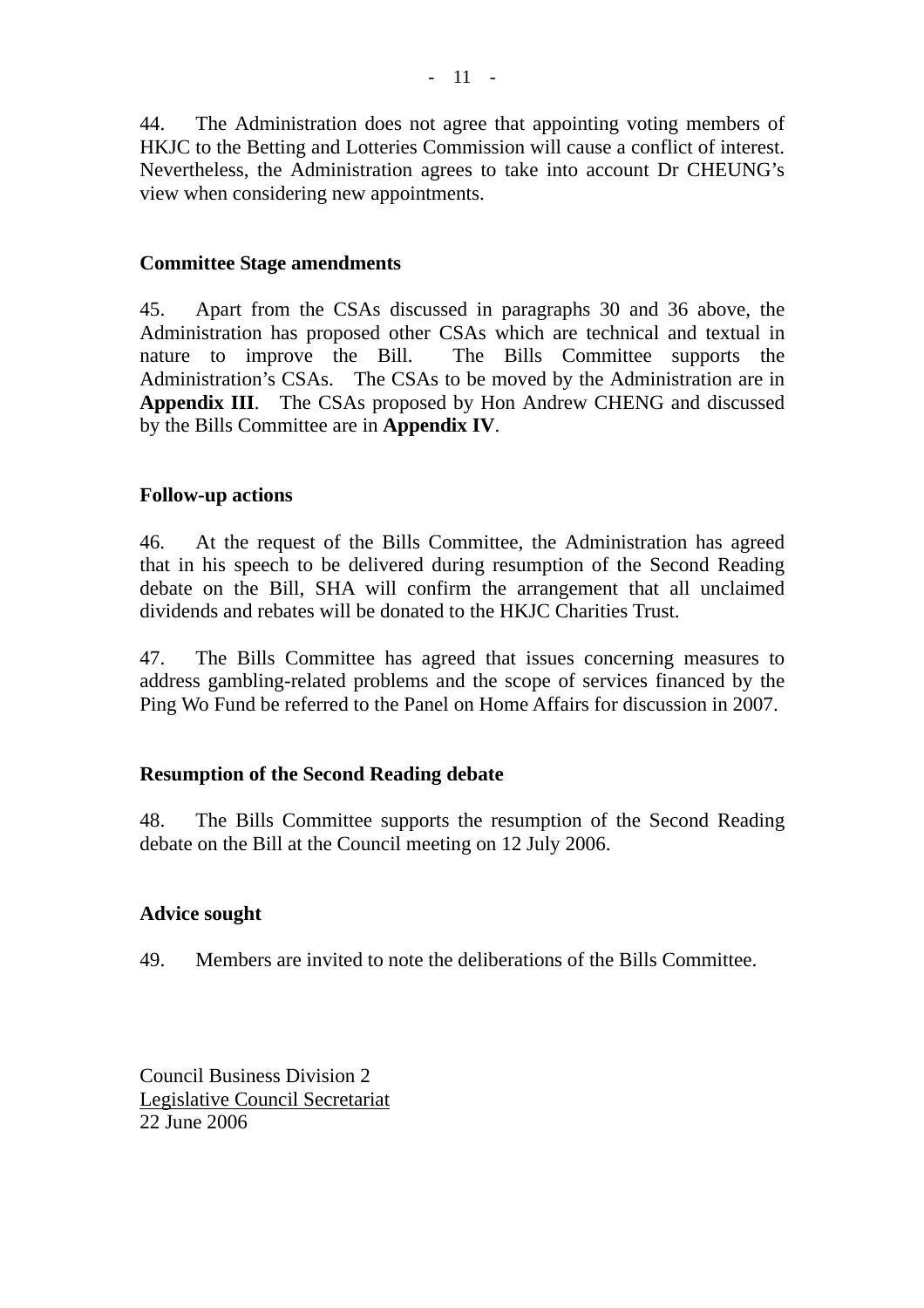# **Appendix I**

# **Bills Committee on Betting Duty (Amendment) Bill 2006**

# **Membership list**

| <b>Chairman</b>      | Hon Mrs Selina CHOW LIANG Shuk-yee, GBS, JP |
|----------------------|---------------------------------------------|
| <b>Members</b>       | Hon CHAN Yuen-han, JP                       |
|                      | Hon SIN Chung-kai, JP                       |
|                      | Dr Hon Philip WONG Yu-hong, GBS             |
|                      | Hon CHOY So-yuk, JP                         |
|                      | Hon Andrew CHENG Kar-foo                    |
|                      | Hon Timothy FOK Tsun-ting, GBS, JP          |
|                      | Hon Abraham SHEK Lai-him, JP                |
|                      | Hon Tommy CHEUNG Yu-yan, JP                 |
|                      | Hon Albert CHAN Wai-yip                     |
|                      | Hon Daniel LAM Wai-keung, BBS, JP           |
|                      | Hon Jeffrey LAM Kin-fung, SBS, JP           |
|                      | Hon LEUNG Kwok-hung                         |
|                      | Dr Hon Fernando CHEUNG Chiu-hung            |
|                      | Hon WONG Ting-kwong, BBS                    |
|                      | Hon CHIM Pui-chung                          |
|                      | Hon Patrick LAU Sau-shing, SBS, JP          |
|                      | Hon Albert Jinghan CHENG                    |
|                      | Hon TAM Heung-man                           |
|                      | (Total: 19 Members)                         |
| <b>Clerk</b>         | Miss Odelia LEUNG                           |
| <b>Legal Adviser</b> | Mr Stephen LAM Ping-man                     |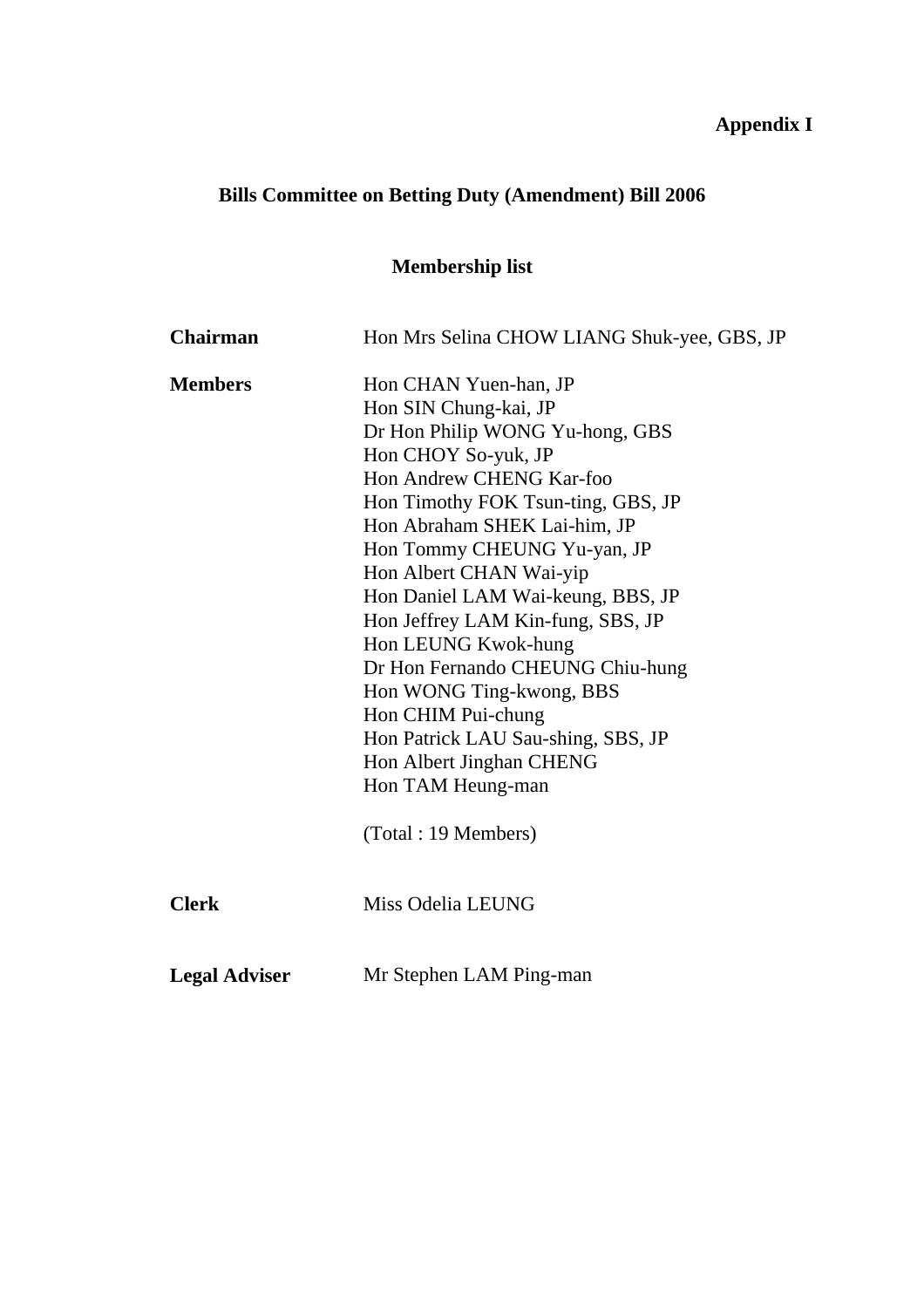## **Appendix II**

#### **List of organisations and individuals which have given views to the Bills Committee**

- 1. Hong Kong Gambling Watch
- 2. Hong Kong Jockey Club Association of Chinese Employees
- 3. Hong Kong Jockey Club Horse Training Staff Association
- 4. Hong Kong Jockey Club Staff Social Club
- 5. Hong Kong Jockey Club Staff Union
- 6. IEF Rehabilitation Centre for Problem Gamblers
- 7. Lee Kau Yan Memorial School
- 8. Min-Nam Chinese Christian Trinity Church
- 9. The Association of Hong Kong Racing Journalists
- 10. The Association of International Accountants Hong Kong Branch
- 11. The Baptist Convention of Hong Kong
- 12. The Hong Kong Racehorse Owners Association Ltd.
- 13. The Society for Truth and Light
- 14. Zion Social Service
- 15. Zion Social Service Mutual Support Group for Recovering Problem Gamblers
- 16. Mr Michael CHAN
- 17. Mr NG Kai-nam
- 18. Mr WONG Tang-ping

Council Business Division 2 Legislative Council Secretariat 22 June 2006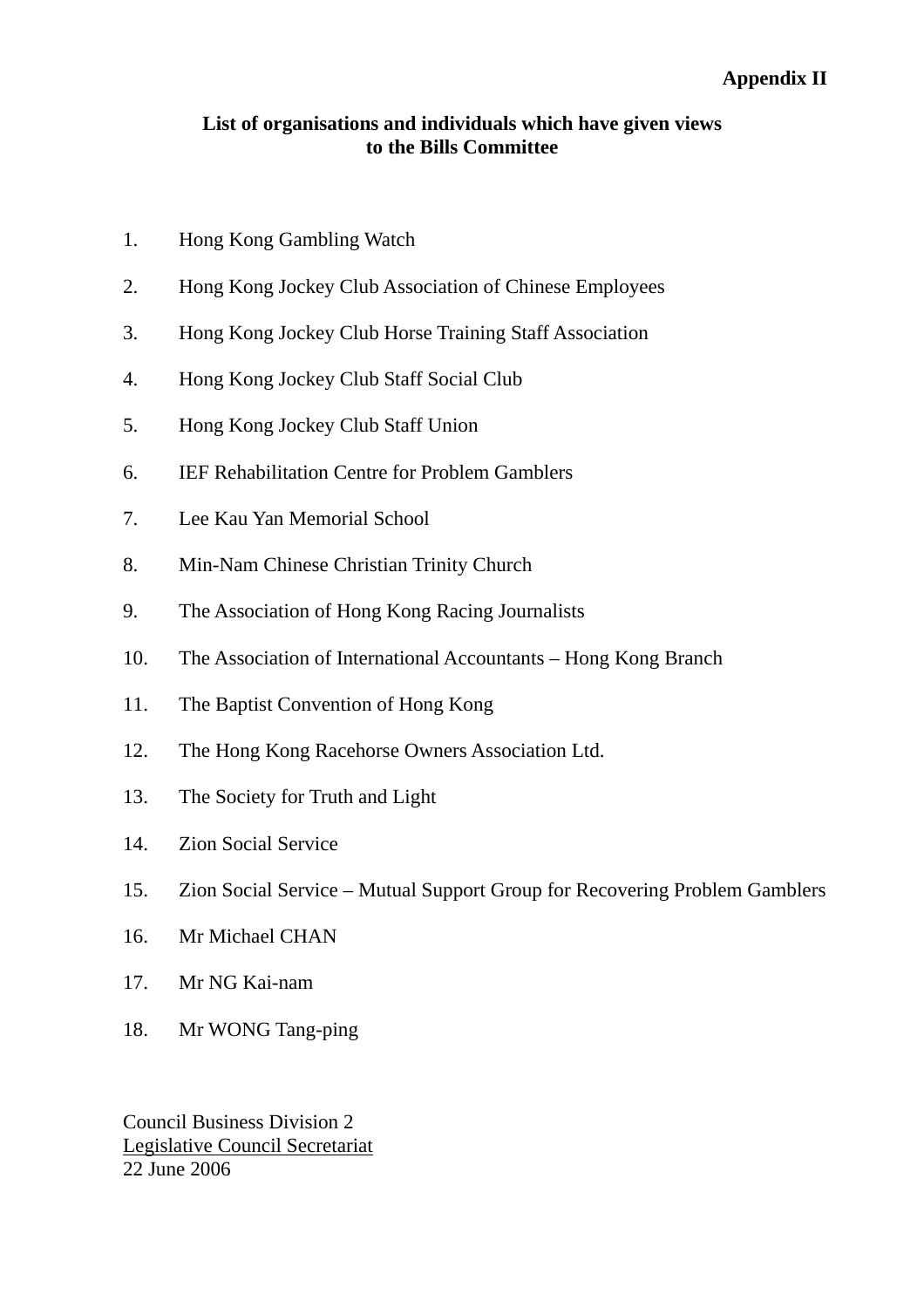$\mathcal{L}_{\mathcal{A}}$ 

BETTING DUTY (AMENDMENT) BILL 2006

#### **COMMITTEE STAGE**

# Amendments to be moved by the Secretary for Home Affairs DRAFT

| Clause      | Amendment Proposed                                   |
|-------------|------------------------------------------------------|
| $\mathbf 1$ | By deleting subclause (2) and substituting -         |
|             | "(2) Subject to subsection (3), this                 |
|             | Ordinance shall come into operation on 1 September   |
|             | 2006.                                                |
|             | $(3)$ This subsection, and sections $2(2)$ , 10,     |
|             | $11(2)$ , 12, 13, 14, 15 (in so far as it relates to |
|             | the new section 6GB), 16, 17 and 18, shall come      |
|             | into operation on 15 August 2006.".                  |
|             |                                                      |
| 3(6)        | In the proposed definition of "relevant<br>(a)       |
|             | cancelled race meeting" -                            |
|             | in paragraph (b), by deleting<br>(i)                 |
|             | "all" and substituting "each of";                    |
|             | $(i$ i)<br>in paragraph $(b)(ii)(B)$ , by            |
|             | deleting "those horse races" and                     |
|             | substituting "the horse race".                       |
|             | By adding -<br>(b)                                   |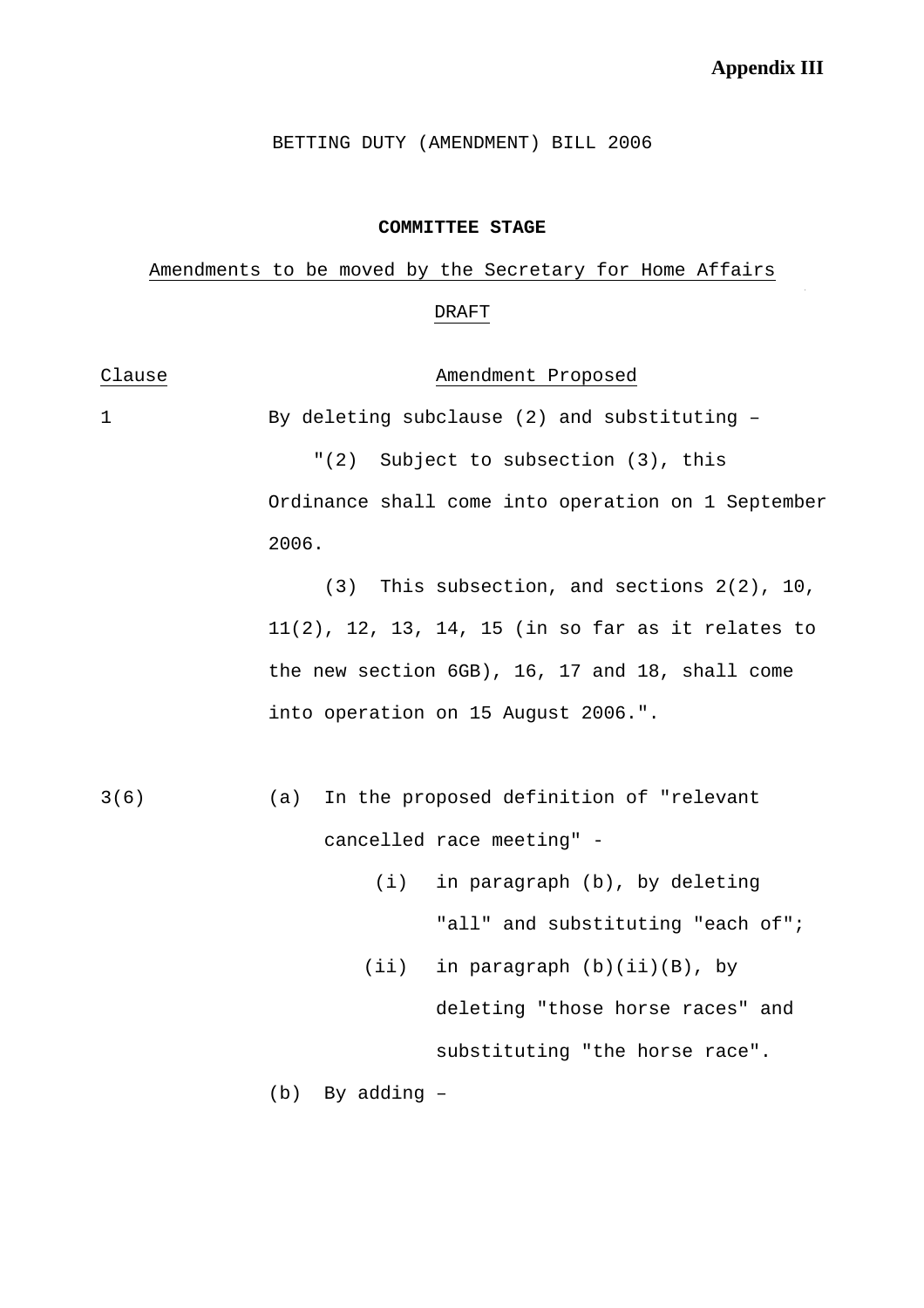""director" (董事) includes any person occupying the position of director by whatever name called;".

- 11(1) By deleting "definition of "Secretary"" and substituting "definitions of "director" and "Secretary"".
- 15 (a) In the proposed section 6GB(4)(d), by deleting everything after "television or" and substituting -

"radio -

- (i) between the hours of 9:30 a.m. and 10:30 p.m. on any Saturday or Sunday; or
- (ii) between the hours of 4:30 p.m. and 10:30 p.m. on any other day;".
- (b) In the proposed section 6GB(6), by deleting everything after "races on television or" and substituting –

"radio between the hours specified in that provision if that company –

> (a) broadcasts, between those hours, on television or radio any forecast, hint, odds or tip relating to guessing or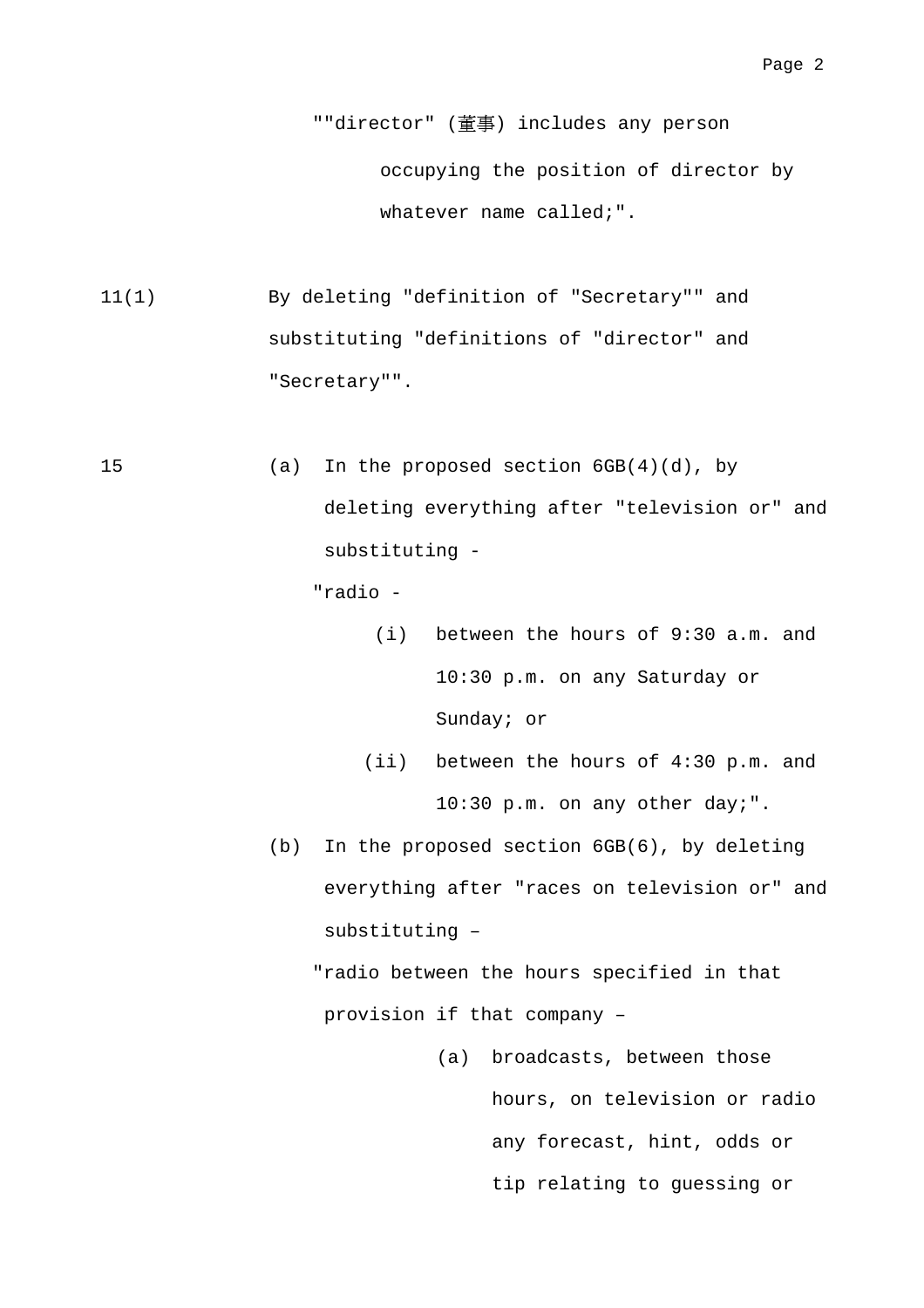foretelling the result of, or contingency relating to, any horse race on which authorized betting may be conducted; or

- (b) authorizes such forecast, hint, odds or tip to be broadcast, between those hours, on television or radio.".
- (c) In the proposed section 6GF(1)
	- (i) by deleting  $" + (L + M N)"$ ;
	- (ii) by deleting everything after

"become payable by the conductor"

and substituting a full stop.

- (d) By deleting the proposed section 6GF(3).
- (e) In the proposed section 6GO(1)(b), by deleting "6GN(7)(b)" and substituting "6GN(8)(b)".
- (f) In the proposed section 6GP(2), by deleting "all" and substituting "each of".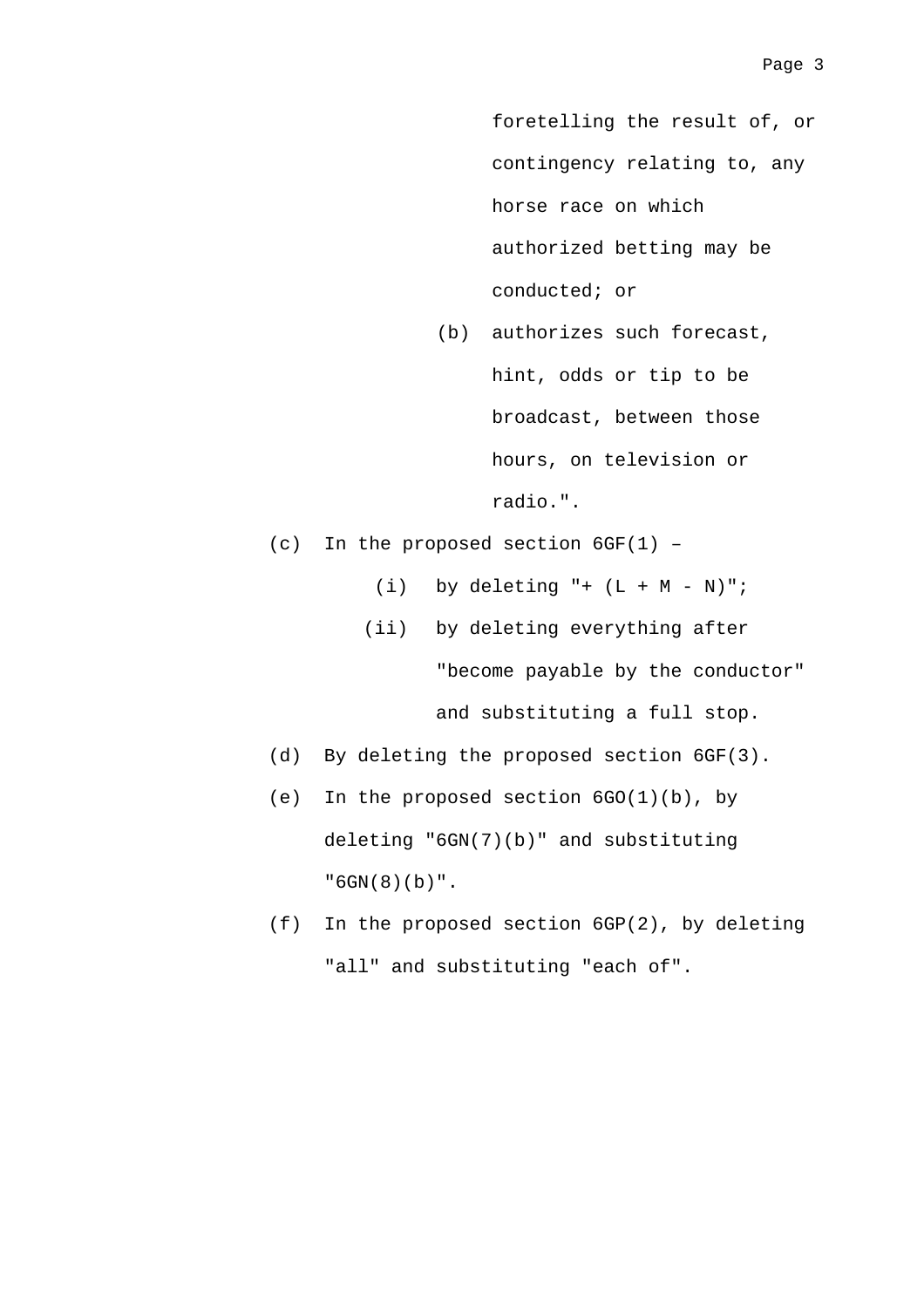# **Appendix IV**

#### BETTING DUTY (AMENDMENT) BILL 2006

#### **DRAFT**

#### **COMMITTEE STAGE**

## Amendments to be moved by the Honourable Andrew CHENG Kar-foo

| <u>Clause</u> | <b>Amendment Proposed</b>                                                                                                                                                                                                                                                                                                                 |
|---------------|-------------------------------------------------------------------------------------------------------------------------------------------------------------------------------------------------------------------------------------------------------------------------------------------------------------------------------------------|
| 15            | In the proposed section 6GB —                                                                                                                                                                                                                                                                                                             |
|               | (a) in subsection $(4)$ —                                                                                                                                                                                                                                                                                                                 |
|               | (i) in paragraph (f), by deleting "and";                                                                                                                                                                                                                                                                                                  |
|               | (ii) by deleting paragraph $(g)$ and substituting —                                                                                                                                                                                                                                                                                       |
|               | "(g) shall conspicuously display and keep displayed or carry,<br>as may be appropriate, notices that comply with<br>subsection $(7)$ —<br>(i) in any premises where the company accepts bet;<br>(ii) on any web site through which the company<br>accepts; and<br>(iii) in conducting any advertising or promotional<br>activities; and"; |
|               | $(iii)$ by adding —                                                                                                                                                                                                                                                                                                                       |
|               | "(h) shall specify a formula or rule to determine the rebates<br>payable.".                                                                                                                                                                                                                                                               |
|               | (b) By adding $-$                                                                                                                                                                                                                                                                                                                         |

"(8) The Legislative Council may, by resolution, amend the conditions of the licence specified in section (4).".